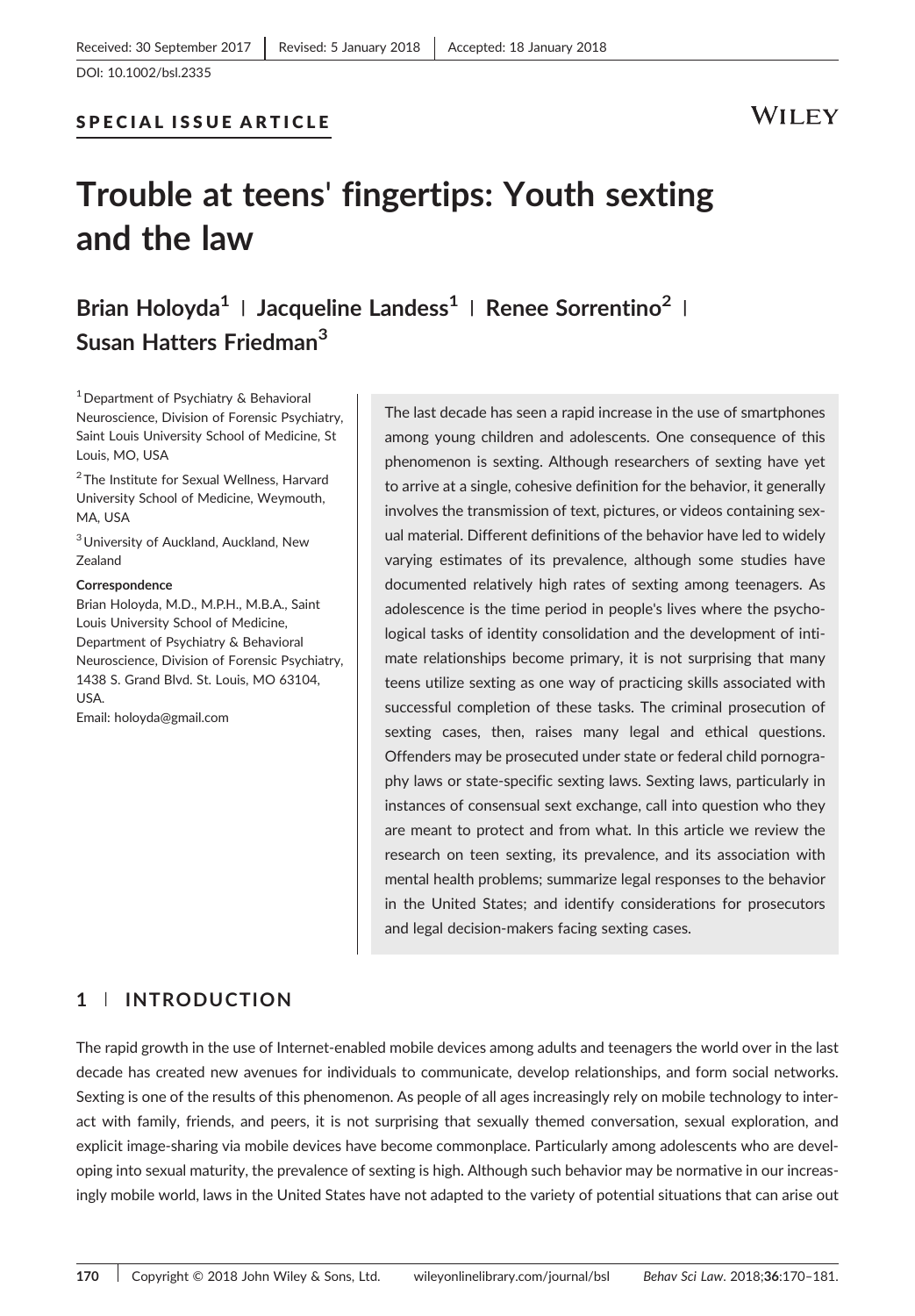of sexting. As a result, teens and adults have been convicted of the production and sharing of child pornography due to sexts. Prosecuting teenagers who engage in sexting may in some circumstances result in severe, long-term legal and psychological consequences for offenders that are more harmful than beneficial.

#### 2 | THE TECHNOLOGICAL LANDSCAPE

Smartphones, or Internet-enabled cellular phones that are capable of many functions found on a traditional computer, have rapidly become the mainstream mobile communication device in the United States. In 2015, the Pew Research Center reported that 64% of American adults owned a smartphone, up from 35% in the spring of 2011. In addition, many are heavily dependent on their smartphones for online activities. Ten percent of American adults have no broadband Internet service at home, 15% have limited options for online access other than their cell phone, and 7% have both no broadband at home and limited options for online access (Pew Research Center, 2015). Teenagers also have widespread access to smartphones. In a study of teens' online behavior, the Pew Research Center found that in late 2014 approximately three‐quarters of American teenagers aged 13–17 years "have or have access to" a smartphone; 92% of teens reported going online daily, with 24% being online "almost constantly" due to the access afforded by smartphones (Lenhart, 2015).

Many teens go online to access social media platforms such as Facebook, Instagram, Snapchat, Twitter, and others. As of 2015, 71% of teens reported using Facebook, 52% reported using Instagram, and 41% reported using Snapchat (Lenhart, 2015). Social media platforms are designed for easy access and use via smartphone technology. Common aspects of these programs include the ability to share pictures, post comments, and send private messages to other users. One platform, Snapchat, became popular because it granted users the ability to send pictures or "snaps" to other users for a specified number of seconds, after which the picture would disappear. Such technology may encourage teenagers to exchange media that they otherwise might not share in the mistaken belief that the content will remain private after delivery. In reality, Snapchat allows message recipients to take screenshots of the "snap" pictures and redistribute them, and Snapchat "chat" files may remain on their servers for up to 30 days if unopened by the recipient (Snapchat, 2017), leaving them potentially vulnerable to exposure by hackers. Unfortunately, teens often overestimate the level of privacy they can expect from modern communications technology.

#### 3 | DEFINING AND MEASURING SEXTING

Two related issues inherent in understanding sexting are the definition of the behavior and its prevalence. There is no single, agreed-upon definition for sexting. Recently Barrense-Dias, Berchtold, Suris, and Akre (2017) undertook a review of 223 articles related to teen (age 18 and under) sexual communication identified from academic databases using the search terms "sexting", "sex-texting", "sexual messaging", and "sexto" (Spanish for "sext") to describe the behavior. Based on their inclusion criteria they utilized 18 studies to evaluate how researchers define sexting. They noted that authors consider different media types, actions, transmission modes, and sexual characteristics when defining this behavior. In terms of media types, they found that researchers have variously considered sending text messages, images, or videos – alone or in combination – to be sexting. They also distinguished "active sexting" (including creating, posting, sending, showing and forwarding messages) from "passive sexting" (such as requesting, receiving, or receiving requests for sexual messages). All studies considered transmission via an Internet‐enabled or mobile device to be sexting, while some distinguished between posting online generally and directly sending messages or images to another person. Lastly, they found that studies utilize a variety of sexual "descriptors" for the media, including sext, sexting, sexy, sexually explicit, sexually related, sexually suggestive, sexual contents, nude, naked, and nearly or partially nude or naked. Clearly, even among those researching this behavior, there is no single definition for what constitutes sexting. Furthermore, though the term's similarity to "texting" suggests an exclusive focus on the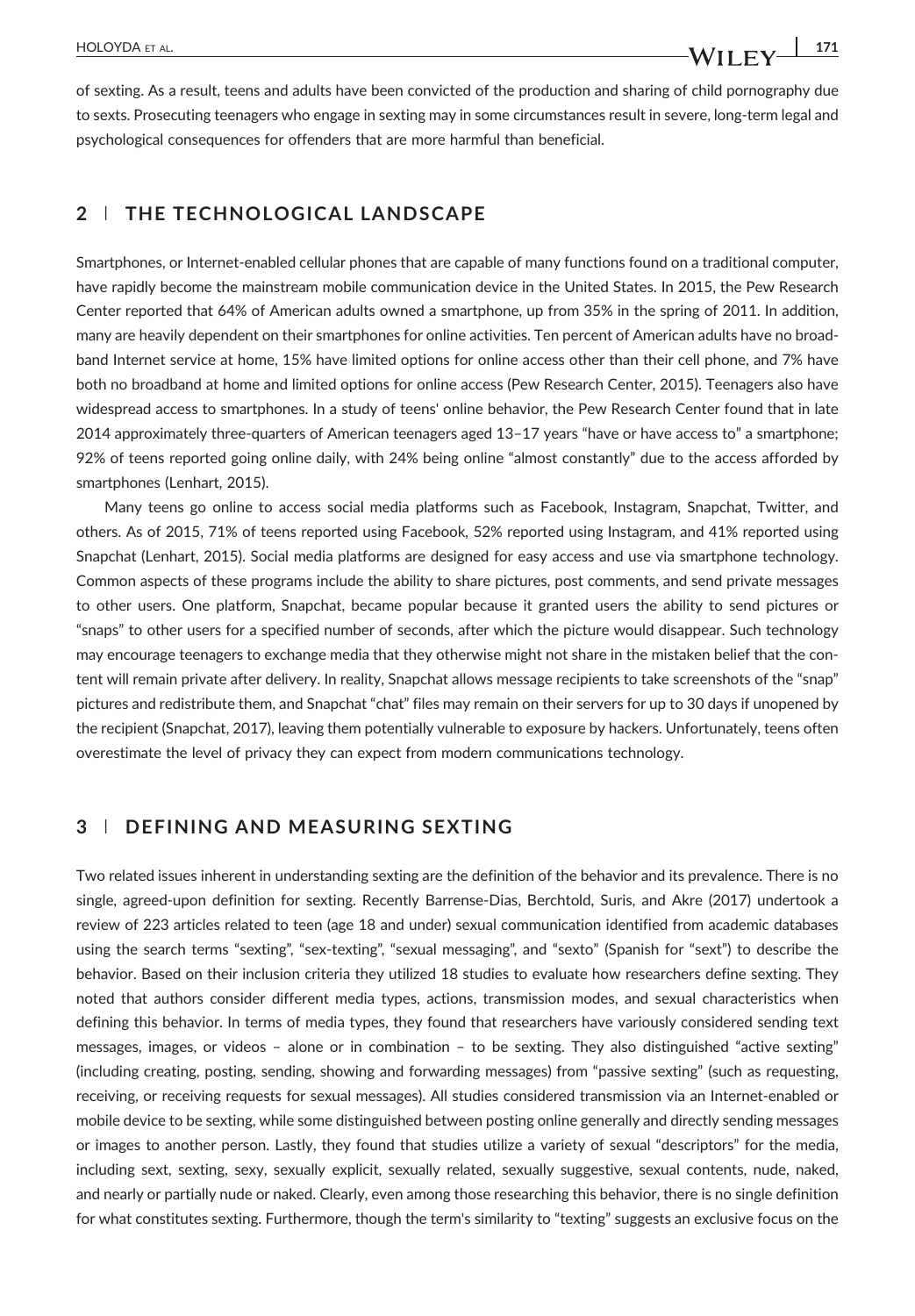use of cellular telephony, sexting may encompass other online activities involving a computer or other Internet‐ enabled device.

Not surprisingly, the wide breadth of definitions of sexting has resulted in broad prevalence estimates for the behavior. In their review of the various research definitions of sexting, Barrense‐Dias et al. (2017) also identified widely varying types of sexting measurements. For example, researchers in one study conducted on 18,709 European boys and girls aged 11–16 years measured sexting prevalence as seeing or receiving messages about having sex, or images of people naked or having sex, on the Internet in the last 12 months (Livingstone & Gorzig, 2014). In this recipient‐based research, the authors identified a sexting prevalence of 15%. In contrast, a study of nearly 15,000 European boys and girls aged 11–16 years measured sexting by whether or not the child had posted a sexual message of any kind on the Internet (Baumgartner, Sumter, Peter, Valkenburg, & Livingstone, 2014). Focusing on the senders or posters of messages, the authors identified sexting rates of between 0.9% (in Bulgaria and the Netherlands) to 11.5% (in Sweden). The authors found that teens who were older, had greater frequency of Internet use, and were more sensation‐seeking were more likely to engage in sexting. They found that in "traditional" countries, or those characterized by conservative world‐views, unequal gender roles, and restrictive sexual attitudes, there was a significant difference between rates of sexting among boys and girls, with more boys than girls sexting.

In the United States, prevalence rates of sexting are similarly broad. In a survey of 1,560 Internet users aged 10–17 years, Mitchell, Finkelhor, Jones, and Wolak (2012) reported relatively low rates of sexting among US teens. Of their participants, 2.5% reported that they appeared in or created nude or nearly‐nude images, and 7.1% reported receiving nude or nearly‐nude images in the past year. Other researchers have reported substantially higher rates of these and similar behaviors among adolescents. In 2012 Temple et al. described findings from 948 participants from seven public high schools in southeast Texas: 28% of the students reported that they had sent a naked picture of themselves through text or email, whereas 31% indicated that they had asked someone to send a sext, and 57% had been asked to send a sext. The authors considered that Mitchell et al.'s low reported rates may have been due to their random‐digit‐dialing approach, which tends to result in less ethnically diverse, higher socioeconomic status, and more conservative participants.

One consistent finding in studies of the prevalence of sexting is that the rate of sending sexts appears to increase as youth age. In 2009, the Pew Research Center reported that 8% of 17-year-olds with cell phones had sent a sexually provocative image via text, as compared with 4% of teens aged 12–17. Similarly, 30% of 17‐year‐olds indicated that they received a nude or nearly nude image on their phone, as opposed to 15% of teens aged 12 to 17. Teens who paid for all of the costs associated with their cell phone use were more likely to engage in sexting (Lenhart, 2009). Similarly, in Temple et al.'s (2012) study, respondents' sending rates increased with increasing age. Approximately 20% of those aged 15 and younger indicated that they had sent sexts, as compared with 33% of 17‐year‐olds and 45% of subjects 18 and older. The increased prevalence of sexting as youths age may be secondary to an increased access to smartphone technology in older children as well as increased sexual interest and desire.

Currently available prevalence data on sexting suffer from inconsistent definitions of the behavior. Definitions used in research have included a wide variety of activities, including both "active" sending of sexually themed messages and "passive" requests for such messages. Researchers have variously considered text messages, pictures, and/or videos as "sexts." In addition, different sampling methods and study populations have yielded drastically different results. While the majority of studies suggest that sexting is a relatively common phenomenon, there is a broad range of prevalence estimates in the literature.

#### 4 | PUTTING SEXTING IN CONTEXT

Adolescent sexual behavior has typically been framed academically and politically as a "problem behavior" associated with other undesirable outcomes, such as substance use, sexually transmitted infections, unintended pregnancy, and criminal behavior. Not surprisingly, the growth of teen access to mobile technology and the resultant cases of sexting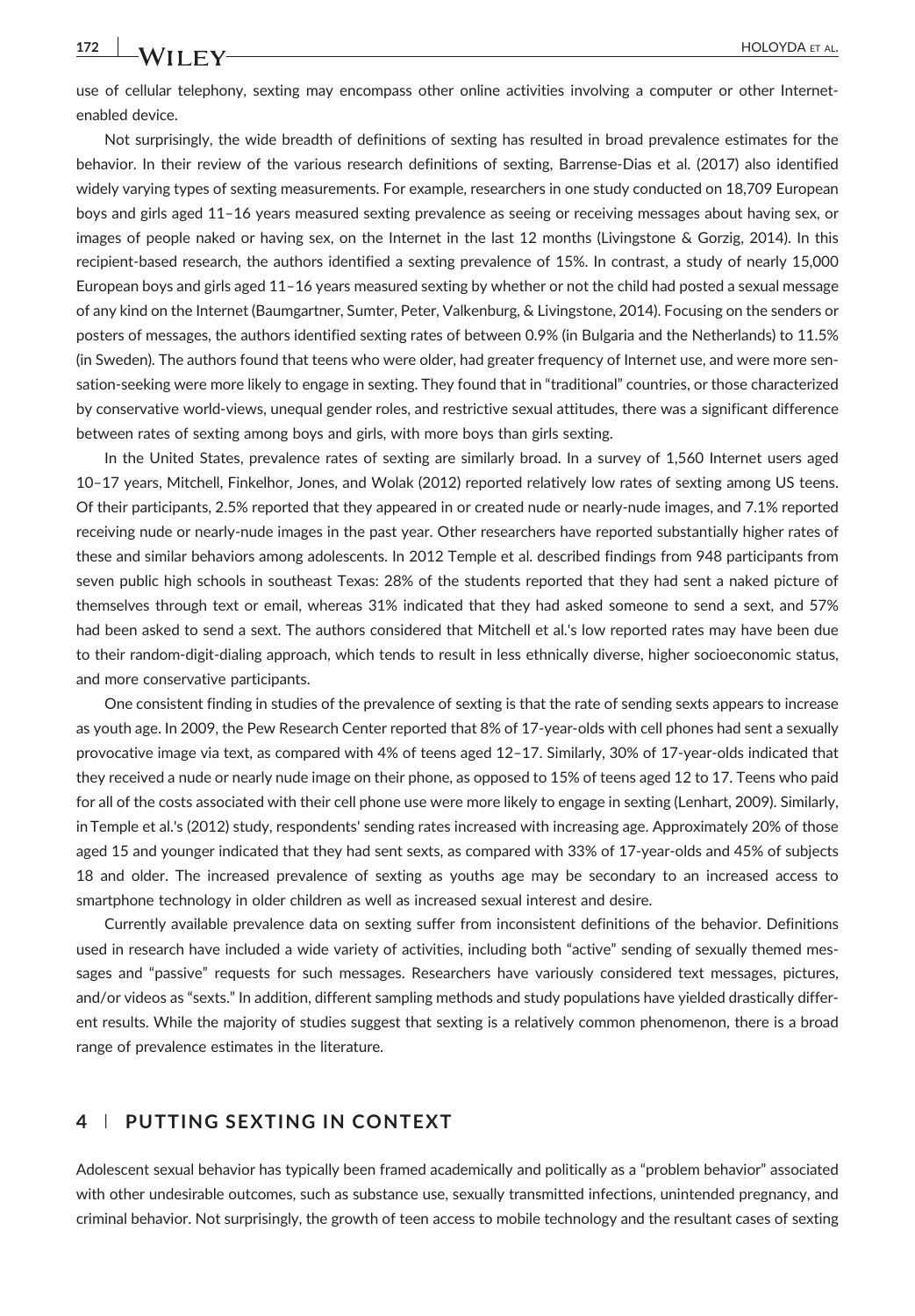with criminal consequences in the media have contributed to the public's concern about adolescent sexual behavior and the risks associated with sexting. Although there is some risk of harm, in some ways teenage sexting may be considered a normative behavior in an increasingly technologically connected world (Lippman & Campbell, 2014).

Adolescence, occurring from approximately age 13 to 19 years, is a time of intense biological, sexual, and psychosocial change in humans. In early adolescence humans begin the process of puberty, during which hormonal signals originating in the brain stimulate the gonads to produce sex hormones that influence the growth and function of sex organs, the brain, the endocrine system, connective tissues, and other organs (DeLamater & Friedrich, 2002). Amidst physical changes and the newly developed capability to engage in sexual intercourse, adolescents face numerous developmental tasks, including the establishment of a stable sense of self, sexual orientation and gender identity (Erikson, 1968), as well as learning to manage physical and emotional intimacy in the setting of relationships with others (Furman, Brown, & Feiring, 1999). Two skills that adolescents must develop to accomplish these tasks include self‐presentation and self‐disclosure. Self‐presentation refers to an individual's selective presentation of aspects of one's self to others, and self‐disclosure is the revealing of intimate aspects of one's true self (Schlenker, 1986). Failure to develop these skills adequately may lead to the inability to accomplish the developmental tasks, with resulting role confusion, social isolation, or impaired relationships (Erikson, 1968).

Mobile technology has enabled teenagers to access information and communicate with others around the globe in ways that never existed before. These capabilities are likely to fundamentally alter the ways in which teenagers navigate the psychosocial tasks of adolescence. Valkenburg and Peter (2011) described some of the possible impacts of online communication on adolescent psychosocial development. They noted how some of the characteristics of online communication, including anonymity, asynchronicity, and easy accessibility of information, can enhance adolescents' control over how they utilize and develop the skills of self‐presentation and self‐disclosure. In terms of sexual development, this controllability makes it easier for adolescents to explore their own sexual interests and sexual identities. Qualitative research on young men and women's views of sexting reveals that, indeed, motivations for sexting may include having fun, addressing boredom, engaging in sexual experimentation, or as a component of a long‐distance relationship (Walker, Sanci, & Temple‐Smith, 2013). In some ways, then, adolescents may utilize mobile technology and sexting as a way of exploring sexuality, sexual identity, and intimacy, which could assist in furthering their psychosocial development.

The potential benefits offered by online communication exist alongside genuine concerns and risks for adolescents. For example, anonymity of online posts or messages makes it easier for individuals to engage in anonymous cyber‐harassment, cyberbullying, and vengeful online behavior (Valkenburg & Peter, 2011). Revenge pornography is one such type of cyber-harassment that involves the posting of explicit sexual material featuring an individual without the person's permission for the purpose of humiliation. Notably, the material is often voluntarily created and initially shared in the context of an intimate relationship (Franks, 2015). Revenge pornography websites frequently post the victim's name, social media account links, and other identifying information as well. The Cyber Civil Rights Initiative (CCRI) reported the results of a survey that 90% of revenge porn victims are women. Although CCRI acknowledged that their sample was self‐selected based on use of their website, which was predominantly visited by women, the findings demonstrate the potential for gender inequality in the prevalence of harmful sexting behavior. Furthermore, being a victim of revenge pornography may result in significant negative outcomes, including emotional distress and associated feelings of anger, shame, and depression, as well as social isolation, impaired relationships, and increased risk for suicide (Cyber Civil Rights Initiative, 2014; Kamal & Newman, 2016).

Although revenge pornography may represent an extreme example of the potential harm that can result from sexting, milder forms of harassment, bullying, or sharing of sexually explicit images or videos among friends or acquaintances can also result in psychological distress to victims. In fact, some researchers have reported that sexting without specified negative social consequences can result in emotional harm. For example, 21% of Mitchell et al.'s (2012) respondents who appeared in or created nude or nearly‐nude images reported feeling "very or extremely upset, embarrassed, or afraid" as a result. The same was true for 25% of those who received such images. Unfortunately, the authors did not obtain additional information from participants regarding the reasons for their emotional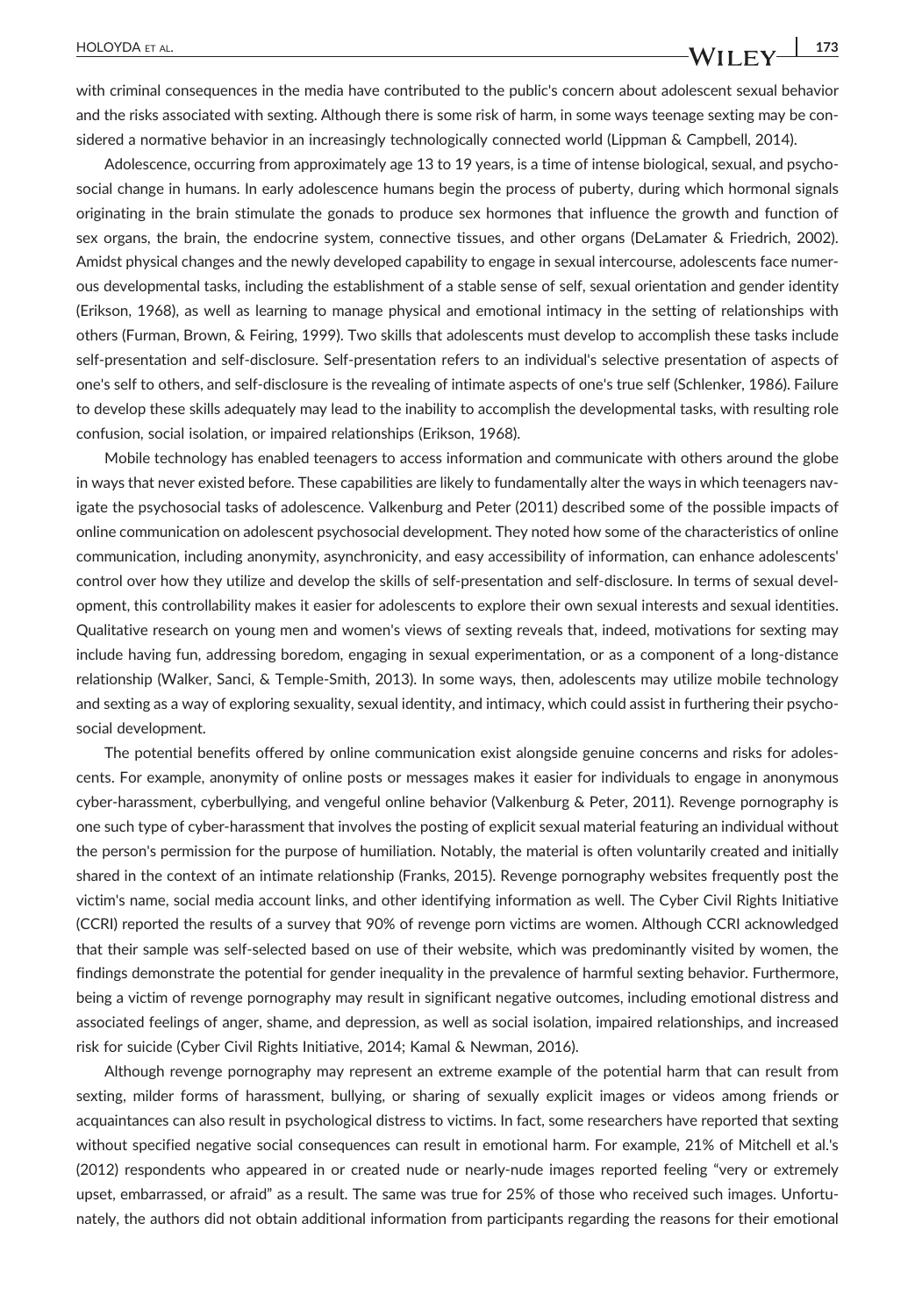responses or determine if subjects experienced persistent distress or negative psychological consequences from sexting.

There may be important gender differences in sexting, including its negative effects. A qualitative study of young men's and women's experiences with sexting indicated that potentially harmful aspects of the behavior include women feeling pressured to be involved in sexting, the use of images for blackmail or revenge, and the double standard of sexual reputation in relation to sexting. Specifically, girls who sext may be considered "slutty" and responsible for the potential negative consequences of doing so, whereas boys do not experience the same level of responsibility (Walker et al., 2013). In addition, females may be shamed when sexts meant to be private are made public, in a "gendered double standard" (Burkett, 2015, p. 838). Indeed, research finds that female victims of shared sexts tend to blame themselves for the choice of sending a sext, rather than the sharer for forwarding the sext or making it public (Burkett, 2015).

#### 5 | SEXTING ETHICS

Central to a discussion of the ethics of sexting are the concepts of consent and privacy. Sexts are sent for many consensual reasons, including to maintain intimacy in the course of a relationship, to initiate a relationship, to sexually express oneself, or to make a joke (Burkett, 2015; Friedman, Sorrentino, & Friedman, 2017). With the consensual transmission of a sext, there is the expectation of privacy, specifically that the sext will not be forwarded to or shared with others. Hasinoff and Shepherd (2014) studied the online privacy norms among young adults. Almost all respondents believed that maintaining the privacy of sexts was the expected social norm. In addition, they believed that a third party who received a forwarded sext had an obligation not to share the image further.

Another ethical concern is the impact of sexting on adolescents' abilities in forming and maintaining intimate relationships. Social competence in navigating teenage relationships includes asserting displeasure and managing conflict. A preliminary study found that those teens with more technology-based communication had lower levels of these competencies than teens who participated in more traditional communication (Nesi, Widman, Choukas‐Bradley, & Prinstein, 2017). However, other studies have found that teens use technology in positive ways. Half of the teens in one study used technology when discussing sexual health with their partners (Widman, Nesi, Choukas‐Bradley, & Prinstein, 2014), and consistent condom use was three times more common among teens using technology to discuss birth control and protection.

Education programs that seek to help teens understand the potential long-term consequences of sexting may have the unintended consequence of victim blaming, similar to speaking to teen girls about their skirt length in efforts to combat rape. Albury and Crawford (2012) describe this as "a model of 'crime prevention' in which perpetrators of abuse or violence are strangely absent" (p. 465). Rather than focusing on the non-consensual forwarding of sexts, they focus on avoidance of sexting altogether, even though the behavior is relatively common (Hasinoff & Shepherd, 2014). There is a parallel between such sexting education programs and sex education that focuses on abstinence rather than on safe sex practices.

#### 6 | SEXTING AND MENTAL HEALTH

There has been relatively little research conducted to determine if adolescents who engage in sexting experience psychological impairment as a result of the behavior. Of 2,036 European 11‐ to 16‐year‐olds reporting that they received a sexual message on the Internet in the last 12 months, 24% responded "yes" when asked if they felt "bothered … uncomfortable, upset, or [felt] that [they] shouldn't have seen it" (Livingstone & Gorzig, 2014, p.11). Subjects who were younger, female, less sensation-seeking, had pre-existing psychological difficulties, and used the Internet less were more likely to endorse experiencing harm from the message. As previously mentioned, Mitchell et al. (2012) found that approximately one‐quarter of teens who sexted experienced psychological distress from the behavior.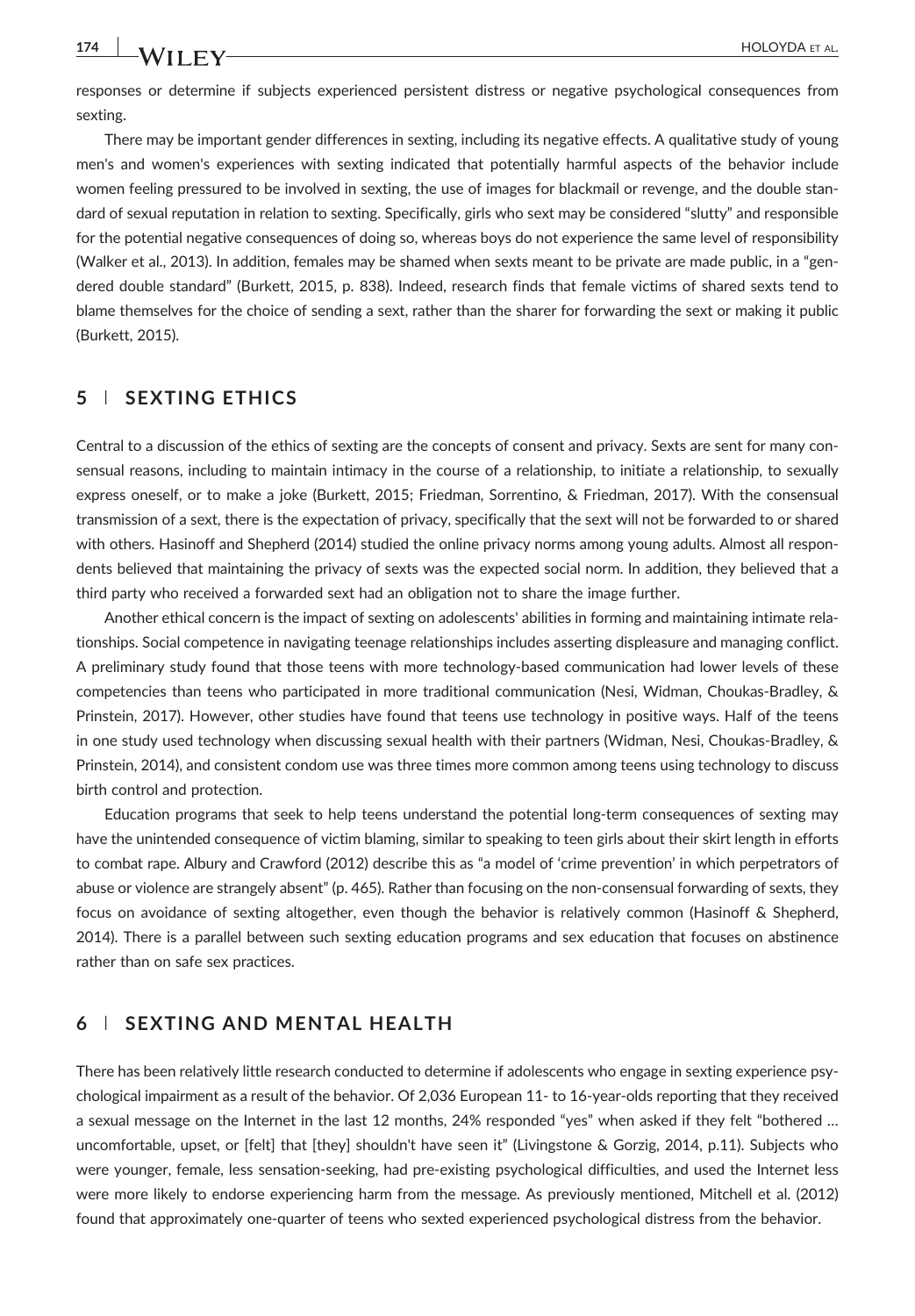Studies on sexting and specific psychiatric problems remain limited. Temple et al. (2014) evaluated 937 teens from Texas public high schools on rating scales for depression, anxiety, impulsivity, and a positive response for a history of substance use. They found that subjects who had sent naked pictures of themselves to someone else through text or email were more likely to score higher on scales of depression and impulsivity, as well as more likely to report a history of substance use. The two groups did not differ in terms of reported anxiety symptoms. Another study on teens aged 15–18 years in Belgium demonstrated a positive association between sending a picture sext and depressive symptoms (Van Ouytsel, Van Gool, Ponnet, & Walrave, 2014). It is important to note that cultural and legal differences between nations may play a role in shaping not only teens' sexting behavior (Baumgartner et al., 2014), but also their psychological responses to it. One study that utilized the Diagnostic and Statistical Manual of Mental Disorders criteria for major depressive disorder found that female youths aged 13–18 years who sent or showed someone sexual pictures of themselves in which they were nude or nearly nude had a greater risk of mild depressive symptomatology than those who did not sext (Ybarra & Mitchell, 2014). Notably there was no difference between female sexters and non-sexters for major depressive symptomatology or between male sexters and non-sexters for any depressive symptomatology. Lastly, one study found that teens reporting a history of sexting were at increased risk of having attempted suicide in the last year, contemplating suicide in the last year, and feeling sad or hopeless for 2 or more weeks in the last year (Dake, Price, Maziarz, & Ward, 2012). The evidence regarding the relationship between teen sexting and specific psychiatric disorders or psychological sequelae remains scant and inconclusive.

#### 7 | PROSECUTING SEXTING

Sexting among minors may be prosecuted and punished in a variety of ways. Minors may be charged under federal or state child pornography statutes, which carry stiff sentences and often require registration as a sex offender. The impact of the trauma of prosecution, a felony conviction, and effects on a child's reputation, emotional health, and relationships in such situations appear obvious. In addition, minors face the same barriers as do felons and registered sex offenders when searching for employment, housing, and education (Colbert, 2011; Levenson & Cotter, 2005). An example of the misapplication of such statutes to teen sexting is the case of Trey Sims, who at age 17 was charged with possession and distribution of child pornography for sending his 15‐year‐old girlfriend sexually explicit photographs and video recordings of himself after she had sent him nude photographs. The girlfriend's mother brought the explicit media to the police's attention. Though the photographs and videos were exchanged in a consensual relationship, Sims received a 1‐year suspended sentence for a reduced charge of felony possession of child pornography. Sims later sued the detective involved in the case, who as part of the investigation demanded that Sims masturbate in the presence of others while he took pictures of the act. The United States Court of Appeals for the Fourth Circuit ruled in favor of Sims' claim of a violation of privacy under the Fourth Amendment (Sims v. Labowitz and Richardson, 2017).

In attempts to decrease prosecution under child pornography statutes, states have increasingly passed sexting laws that provide an alternative form of justice (Hinduja & Patchin, 2016). Currently, 25 states have enacted sexting laws and 33 have adopted related revenge pornography laws. Many of these laws go by titles such as Transmission of Sexually Explicit Images by a Minor. Nine of the statutes include the specific word "sexting." Significant variability exists from state to state in how these statutes are defined and enforced (Spooner & Vaughn, 2016). Statutes may focus on the age of the person sending or receiving the sext and/or analyze the method and purpose of the dissemination (Lorang, McNiel, & Binder, 2016). If convicted under a sexting law, a teenager might still be prosecuted and convicted of a misdemeanor, felony, or delinquent offense (Spooner & Vaughn, 2016). For example, a state lawmaker in California recently proposed a sexting law that would let schools suspend or expel kids for sexting, focusing on cases where the communication is meant to humiliate or harass a pupil (White, 2016).

Despite the creation of sexting laws, prosecutors still have considerable latitude in determining whether to pursue charges and under which specific statute. In interviews with 378 state prosecutors, Walsh, Wolak, and Finkelhor (2013) found that 62% had been involved in a juvenile sexting case; 36% had filed charges and the majority of these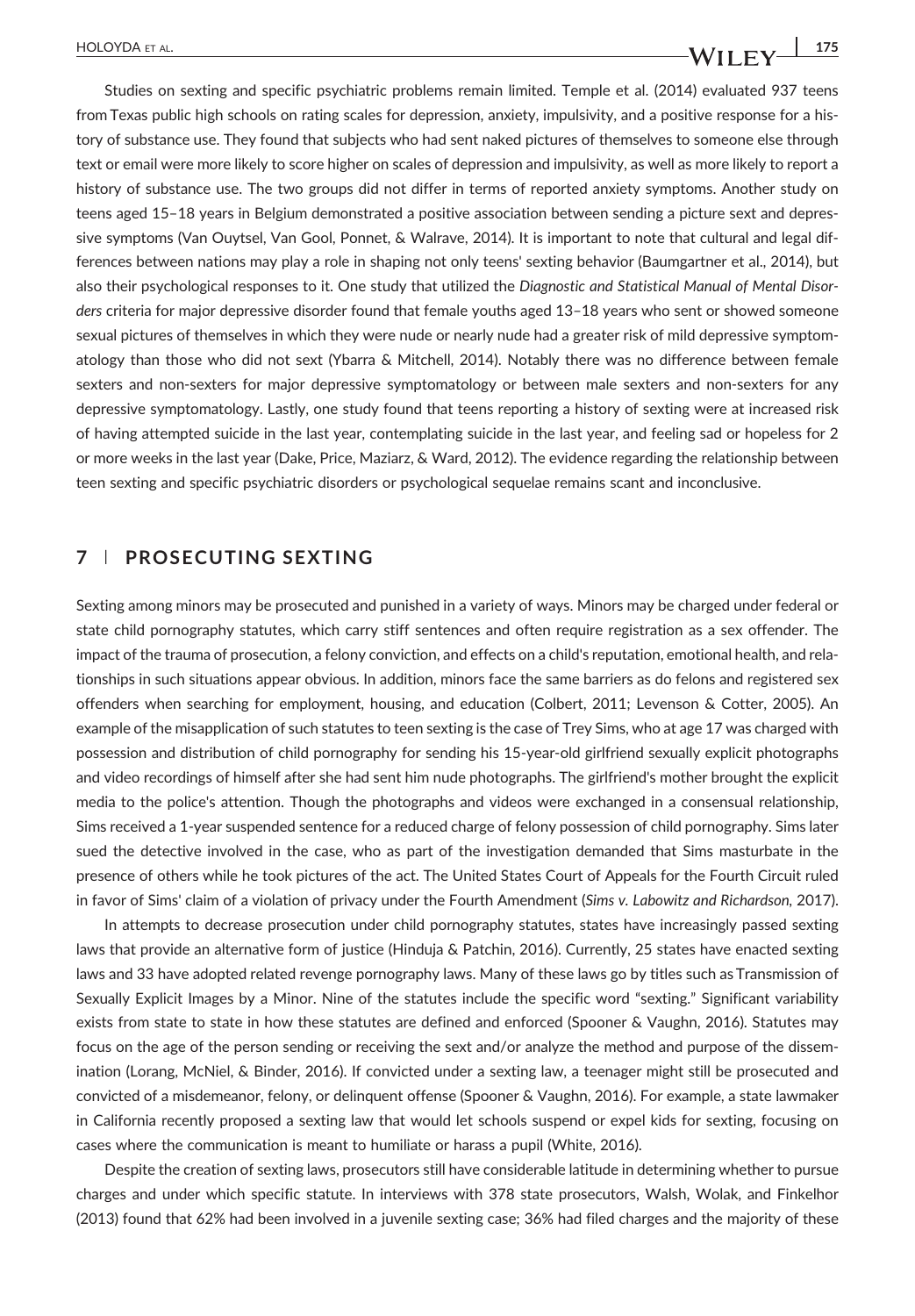charged the juvenile with felony child pornography production. In some cases, the juvenile was required to register as a sex offender. Prosecutors noted, however, that when charges were pursued in sexting cases, the cases generally involved additional factors such as malicious intent, distribution, a large age difference between individuals involved, or a graphic nature of images. In those not charged, sex education classes, community service, cell phone restriction, essays, and/or letters were common mandates.

Although sexting statutes arose seemingly to curtail prosecution of teens under existing child pornography laws, questions remain as to the practical, moral, and legal purpose of prosecuting teens for sexting at all if the sexting was consensual. There is a motivational, ethical, and arguably legal difference between minors who use sexts to bully, harass, stalk or seek revenge and those who exchange sexts as part of a consensual interaction with the anticipation of privacy (Spooner & Vaughn, 2016). Laws that criminalize consensual sexting appear to punish those whom they were designed to protect and also appear to represent a moral backlash against acts that are considered normative modes of expression by many (Day, 2010; Valkenburg & Peter, 2011).

#### 8 | LEGAL BASES FOR SEXTING LEGISLATION

The United States Constitution guarantees a right to free speech under the First Amendment. This right, like many constitutional rights, is not absolute. One limitation of the First Amendment right to free speech is obscenity. How obscenity is defined, however, has long been a subject of debate and litigation. In Miller v. California (1973), the Supreme Court affirmed that obscenity was not protected by the First Amendment and that obscene materials and speech can thus be regulated by the state. Miller involved unsolicited mailing of sexually explicit materials for advertisement purposes. The Court established a three‐prong test in Miller to determine whether speech is obscene:

- a. whether "the average person, applying contemporary community standards" would find that the work, taken as a whole, appeals to the prurient interest,
- b. whether the work depicts or describes, in a patently offensive way, sexual conduct specifically defined by the applicable state law, and
- c. whether the work, taken as a whole, lacks serious literary, artistic, political, or scientific value (p. 24–25).

The Court did not consider all forms of pornography unprotected, only that which would be classified as "obscene."

Nine years later, in New York v. Ferber (1982), the Supreme Court clarified that the distribution of child pornography, even if it does not meet the obscenity criteria outlined in Miller, does not qualify as protected speech. In reaching its decision, the Court emphasized the short- and long-term effects and harm to victims of child pornography and the government's compelling interest in preventing the exploitation of minors. The Court noted that child pornography interferes with a child's ability to form healthy relationships, is a form of abuse, and continues the harm to the child through its distribution. In Ashcroft v. Free Speech Coalition (2002), the Court limited the definition of "child pornography" in finding unconstitutional a portion of the Child Pornography Protection Act, which banned virtual child pornography. The State argued, in part, that virtual child pornography should be banned because its existence perpetuated the child pornography market. The Court did not find this argument persuasive. The Court emphasized that no child was actually harmed in the production of virtual child pornography and iterated that a direct connection must exist between speech and imminent illegal conduct.

#### 9 | APPLYING THE LAW TO SEXTING

How do these landmark cases then apply to teenage sexting? Did the Court intend teen sexting to be classified as child pornography? As Humbach (2010) noted, a careful reading of the Ashcroft decision appears to define child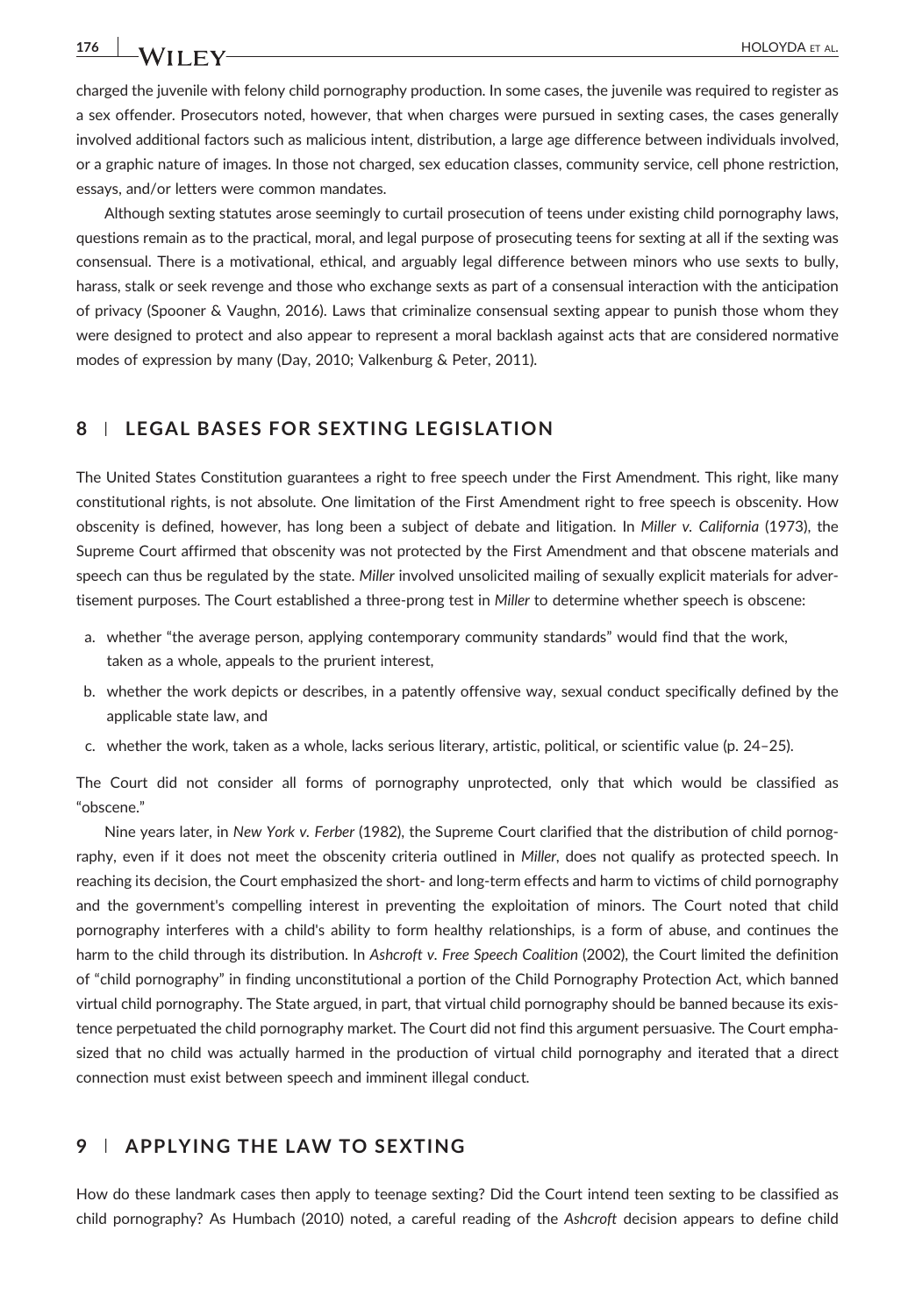pornography as that which includes coercive exploitation of a child by an adult, commercial profit and elements of immediate and future harm (see also McLaughlin, 2012). A consensual sext between teens, then, does not on its face appear to fit this definition. Prosecution of teen sexters results in a paradoxical dilemma: prosecuting teens for creating sexts essentially classifies them, the "victims," as predators. In addition, some have successfully argued that statutes used to prosecute teen sexters are unconstitutionally vague. The Pennsylvania Supreme Court in In Re C.S. (2012) noted that while teenagers would or should be aware that child pornography is illegal, they would be "clueless" that sexting was prohibited under a child pornography law.

Others argue that teen sexting is fundamentally harmful, or could be, and that the State must protect teens from self-exploitation and limit the flow of pornography into the commercial market (Leary, 2010; Szymialis, 2010; Weins & Hiestand, 2009). The assumption is that sexts will eventually find their way into the child porn market, even if originally shared with or intended for other teens. Even the possibility of distribution has been enough to substantiate a conviction, as in A.H. v. Florida (2013). Government intervention is justified under the doctrine of parens patriae, recognizing that children must be protected from immature actions which might result in unintended negative consequences. Oddly, in the criminalization of sexting, the teenager is punished for their immature acts while also being told they are being "protected" from them (Thomas & Cauffman, 2014). Minors in nearly all states are presumed legally incapable of entering into contracts and voting, and are prohibited from buying tobacco and alcohol (Costello, McNiel, & Binder, 2016). These laws exist to protect minors from immature, ill‐conceived decisions. However, it is interesting that no similar protections exist in relation to minors' capacity to engage in online activities (Costello et al., 2016). In addition, parens patriae must be balanced with a teen's right to privacy, First Amendment protections for non‐obscene speech, and the fundamental right of parents to raise their children as defined in Troxel v. Granville (2000).

#### 10 | RECOMMENDATIONS FOR LEGAL APPROACHES TO TEEN SEXTING

The prosecution of teen sexters has resulted in cases that appear frivolous, excessively punitive, and ill‐considered in light of their long‐term consequences on teens' lives and futures. Teens have also been inconsistently prosecuted under child pornography laws. A better legal approach would consider teens' inherent immaturity and reduced criminal culpability due to ongoing cognitive, social and psychological development. When adolescents must make decisions quickly, in the presence of peers, or in emotionally charged situations, they are more likely to make poorer decisions than adults (Steinberg, 2008). Teens' vulnerability and impulsivity are due in part to structural and functional changes within the brain, primarily the prefrontal cortex (Steinberg, 2008; Steinberg, Cauffman, Woolard, Graham, & Banich, 2009). Sexts are often sent in an emotionally charged situation, to express or gain the love, admiration, acceptance, or romantic interest of a peer or significant other. Teens, therefore, are probably prone to make impulsive, poorer decisions when engaged in sexting.

The Supreme Court has recognized the effect of adolescent immaturity and neurobiology in decision‐making. In multiple recent decisions, including Roper v. Simmons (2005), Graham v. Florida (2010), and Miller v. Alabama (2012), the Court has recognized that adolescents are less criminally culpable than adults due to their propensity for thrill-seeking, impulsivity, inability to extricate themselves from their environments, susceptibility to peer influence, and poor judgment. Prosecution of teen sexters under child pornography statutes does not appear to take into account this diminished culpability. Even if a sext was not considered child pornography but was categorized as "obscene," the teenager's motivation, intent, and the content of the sext should be considered. There is a fundamental difference between charging two teen lovers for exchanging consensual sexts and the forwarding or public posting of sexts with an intent to harass or defame someone. Absent a component of malice, a teen sexter at the most should be charged with a status offense, seeing that the same acts, if perpetrated by an adult, would not constitute a crime.

If teen impulsivity is in part neurobiologically driven, then how might an adolescent be protected from poor decision‐making? Improved judgment and self‐control come with age, but teens can at least be taught what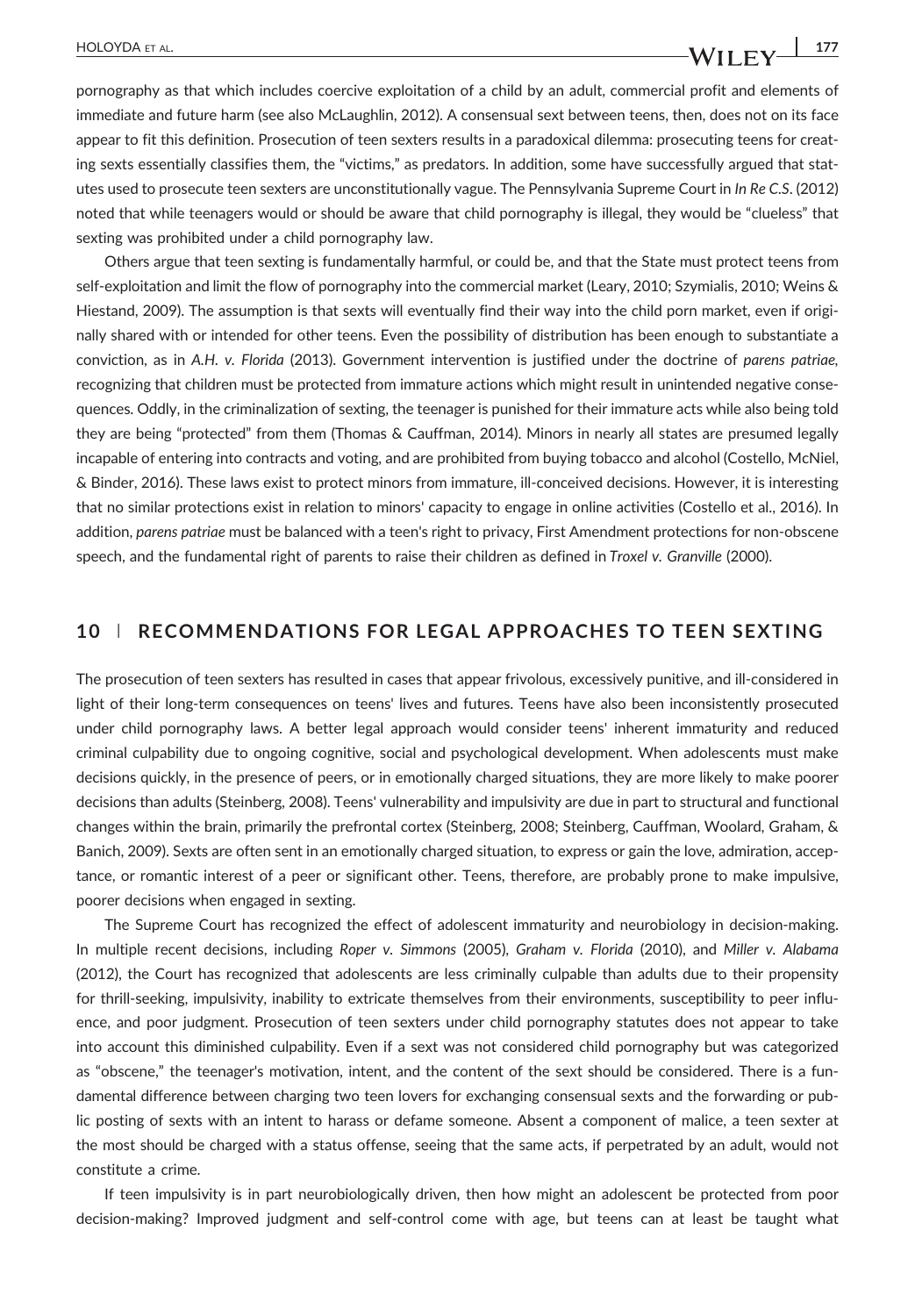constitutes a "harmful" sext, encouraged to communicate their sexuality in healthy ways, and educated about the negative effects of sharing and distributing sexts. The most logical places to promote healthy sexual development, expression, and communication, and to deter unhealthy sexting, would be at home and school. Globally, initiatives should focus on the deterrence of bullying, cyber-bullying, and harassment. Educational programs within schools, open communication with parents and monitoring of online activity, and peer mentoring may all have a role to play in teaching teens healthy ways of managing sexual impulses and the potential harm in some forms of sexting (Berson, Berson, & Ferron, 2002; Hinduja & Patchin, 2012; Lorang et al., 2016; McEachern, McEachern‐Ciattoni, & Martin, 2012).

#### 11 | THE ROLE OF MENTAL HEALTH PROFESSIONALS

Psychiatrists and other mental health professionals have a meaningful role to play when working with individuals engaged in sexting. First and foremost, it is important to be familiar with the relevant laws of the jurisdiction in which one practices. Although sexting may be considered criminal behavior in some jurisdictions, psychiatrists and other mental health professionals are not mandated to report criminal behavior including sexting unless it involves suspected child abuse or maltreatment. In terms of respecting patient–therapist confidentiality and patient autonomy, then, it is critical that one has a sense of those sexting‐related behaviors that may require reporting to authorities and those that do not.

Mental health professionals have a role in treating individuals who sext. They can educate patients about the potential criminal ramifications of their behavior. Mental health professionals may be able to encourage teens to practice safe sexting, should they choose to sext, as part of the general discussion surrounding safe sexual behavior. Asking the individual the intention of the behavior, as well as discussing foreseeable outcomes, can help to clarify the appropriateness of the sexting behavior. This information should be weighed in the context of the participant's developmental age as well as the nature of the relationship between the sender and the receiver.

In patients who are engaging in hostile, vindictive, or otherwise harmful sexting, mental health professionals can assess for additional types of disordered conduct and attempt to curb the patient's behavior. If inappropriate sexting co-occurs with other problematic sexual behaviors, then consultation with a clinician experienced with juvenile sexual misconduct may be indicated. For those individuals who have been harmed by sexting, an evaluation of psychiatric symptoms, including depression, hopelessness, social isolation, anxiety, suicidality, and others, is warranted. Clinicians can refer patients to resources like the Cyberbullying Research Center to obtain support and recommendations to address and cope with inappropriate sexting.

#### 12 | CONCLUSIONS

Teen sexting remains a controversial issue. Researchers have yet to arrive at a single cohesive definition of the behavior, in part because of the various roles one may play in creating, sending, receiving, or disseminating a sext. Most recent studies indicate that teen sexting is a relatively common phenomenon. The potential emotional impacts of sexting remain unclear, although intuitively they are likely to be more harmful if there are elements of coercion in a sext's production, violation of the creator's privacy, or public exposure of images or videos.

Teen sexting covers a spectrum of behaviors from normative to problematic. Consensual teen sexts in which the creator, sender and receiver are willing participants in the exchange should not be categorized as child pornography and most likely should not be prosecuted under sexting statutes. In the absence of a finding of malice in a defendant, it is unclear what purpose sexting laws serve teens. There are probably better, less harmful ways than criminal prosecution to encourage teens to express their sexuality in a healthy manner.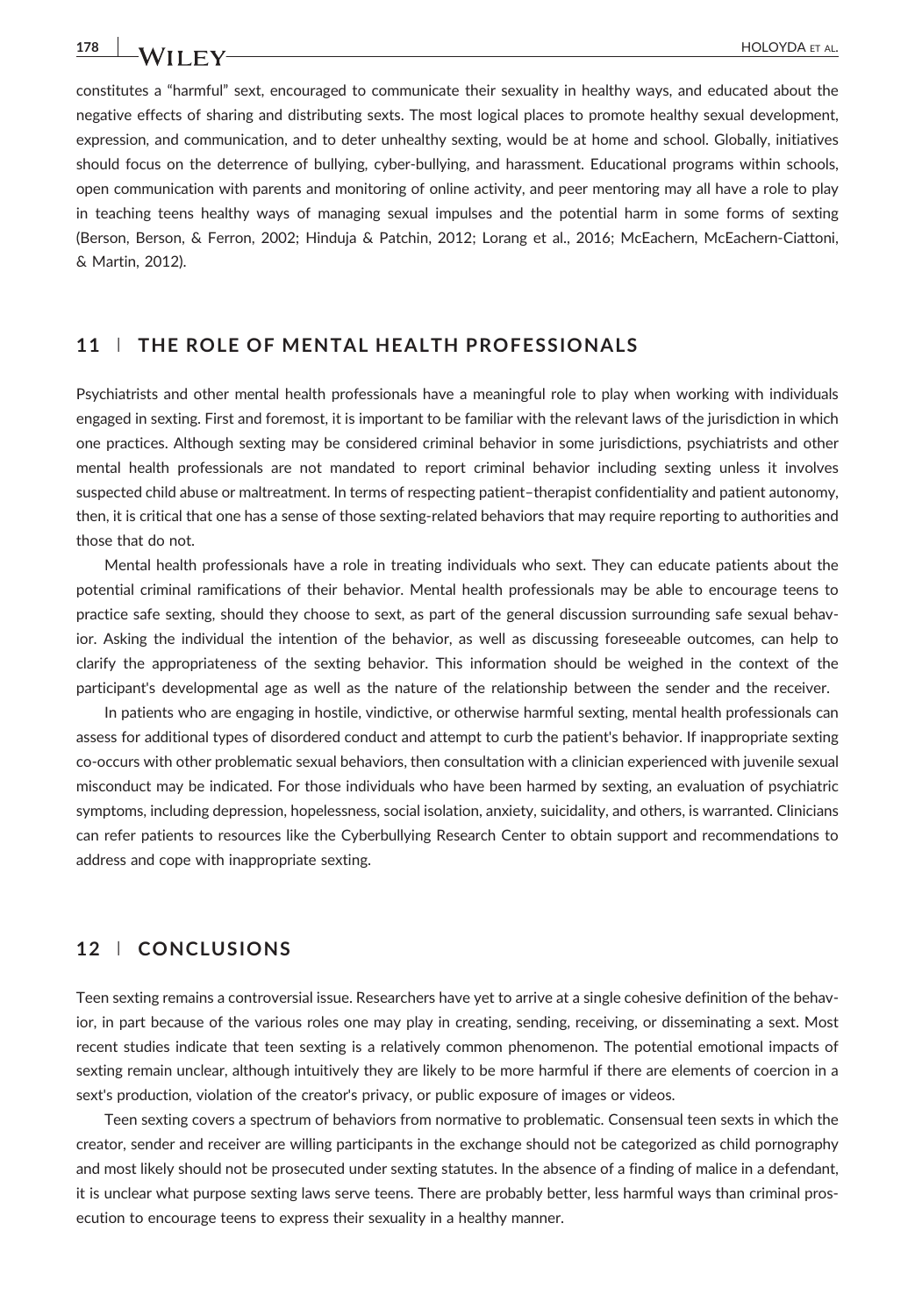#### REFERENCES

A.H. v. State of Florida, 949 So. 2d 234 (2007).

- Albury, K., & Crawford, K. (2012). Sexting, consent and young people's ethics: beyond Megan's story. Journal of Media & Cultural Studies, 26(3), 463–473.
- Ashcroft v. Free Speech Coalition, 535 U.S. 234 (2002).
- Barrense-Dias, Y., Berchtold, A., Suris, J. C., & Akre, C. (2017). Sexting and the Definition Issue. Journal of Adolescent Health, 61(5), 544–554.<https://doi.org/10.1016/j.jadohealth.2017.05.009>
- Baumgartner, S. E., Sumter, S. R., Peter, J., Valkenburg, P. M., & Livingstone, S. (2014). Does country context matter? Investigating the predictors of teen sexting across Europe. Computers in Human Behavior, 34, 157–164. [https://doi.org/](https://doi.org/10.1016/j.chb.2014.01.041) [10.1016/j.chb.2014.01.041](https://doi.org/10.1016/j.chb.2014.01.041)
- Berson, I. R., Berson, M. J., & Ferron, J. M. (2002). Emerging risks of violence in the digital age. Journal of School Violence, 1(2), 51–71. [https://doi.org/10.1300/J202v01n02\\_04](https://doi.org/10.1300/J202v01n02_04)
- Burkett, M. (2015). Sex(t) talk: a qualitative analysis of young adults' negotiations of the pleasures and perils of sexting. Sexuality and Culture, 19(4), 835–863.
- Colbert, R. (2011). Discrimination needed: The over‐inclusive definition of who is a sex offender. Journal of Criminal Psychology, 1(1), 43–50.<https://doi.org/10.1108/20093829201100005>
- Costello, C., McNiel, D., & Binder, R. (2016). Adolescents and social media: privacy, brain development and the law. The Journal of the American Academy of Psychiatry & the Law, 44(3), 313–321.
- Cyber Civil Rights Initiative. (2014). Nonconsensual porn infographic. Available at: [https://www.cybercivilrights.org/revenge](https://www.cybercivilrights.org/revenge-porn-infographic/)‐ porn‐[infographic/](https://www.cybercivilrights.org/revenge-porn-infographic/)
- Cyberbullying Research Center. (2017). Sexting Laws Across America. Available at: [https://cyberbullying.org/sexting](https://cyberbullying.org/sexting-laws)‐laws
- Dake, J. A., Price, J. H., Maziarz, L., & Ward, B. (2012). Prevalence and correlates of sexting behavior in adolescents. American Journal of Sexuality Education, 7, 1–15.<https://doi.org/10.1080/15546128.2012.650959>
- Day, T. (2010). The new digital dating behavior sexting: teens' explicit love letters: criminal justice or civil liability. Hastings Communications and Entertainment Law Journal, 33(1). Available at:<https://ssrn.com/abstract=2512409>
- DeLamater, J., & Friedrich, W. N. (2002). Human sexual development. Journal of Sex Research, 39(1), 10–14. [https://doi.org/](https://doi.org/10.1080/00224490209552113) [10.1080/00224490209552113](https://doi.org/10.1080/00224490209552113)
- Erikson, E. H. (1968). Identity: Youth and crisis. New York: Norton.
- Franks, M. A. (2015). Drafting an effective "revenge porn" law: a guide for legislators. Social Science Research Network.
- Friedman, S. H., Sorrentino, R. M., & Friedman, J. B. (2017). Sexting: What are the clinical and legal implications? Current Psychiatry, 16(12), 35–41.
- Furman, W., Brown, B. B., & Feiring, C. (1999). The development of romantic relationships in adolescence. Cambridge, UK: Cambridge University Press.
- Graham v. Florida, [560](https://en.wikipedia.org/wiki/List_of_United_States_Supreme_Court_cases,_volume_560) [U.S.](https://en.wikipedia.org/wiki/United_States_Reports) [48](https://supreme.justia.com/cases/federal/us/560/48/) (2010).
- Hasinoff, A. A., & Shepherd, T. (2014). Sexting in context: Privacy norms and expectations. International Journal of Communication, 8, 2932–2955.
- Hinduja, S., & Patchin, J. W. (2012). School‐based efforts to prevent cyberbullying. Prevention Researcher, 19(3), 7–9.
- Hinduja, S., & Patchin, J. W. (2016). State sexting laws: A brief review of state sexting and revenge porn laws and policies. Available at: [http://cyberbullying.org/state](http://cyberbullying.org/state-sexting-laws.pdf)‐sexting‐laws.pdf.
- Humbach, J. A. (2010). Sexting and the First Amendment. Hastings Constitutional Law Quarterly, 37, 433–486.
- In re CS, Pa. Dist. & Cnty (2012).
- Kamal, M., & Newman, W. J. (2016). Revenge pornography: Mental health implications and related legislation. The Journal of the American Academy of Psychiatry and the Law, 44(3), 359–367.
- Leary, M. G. (2010). Sexting or self-produced child pornography the dialogue continues structured discretion within a multidisciplinary response. Virginia Journal of Social Policy and the Law, 17(3), 486–566.
- Lenhart, A. (2009). Pew Research Center. Teens and Sexting. Available at: [http://www.pewinternet.org/2009/12/15/teens](http://www.pewinternet.org/2009/12/15/teens-and-sexting/)‐ and‐[sexting/](http://www.pewinternet.org/2009/12/15/teens-and-sexting/)
- Lenhart, A. (2015). Pew Research Center. Teen, Social Media and Technology Overview 2015.
- Levenson, J. S., & Cotter, L. P. (2005). The effect of Megan's Law on sex offender reintegration. Journal of Contemporary Criminal Justice, 21(1), 49–66. s0.xx77/1o43986204271676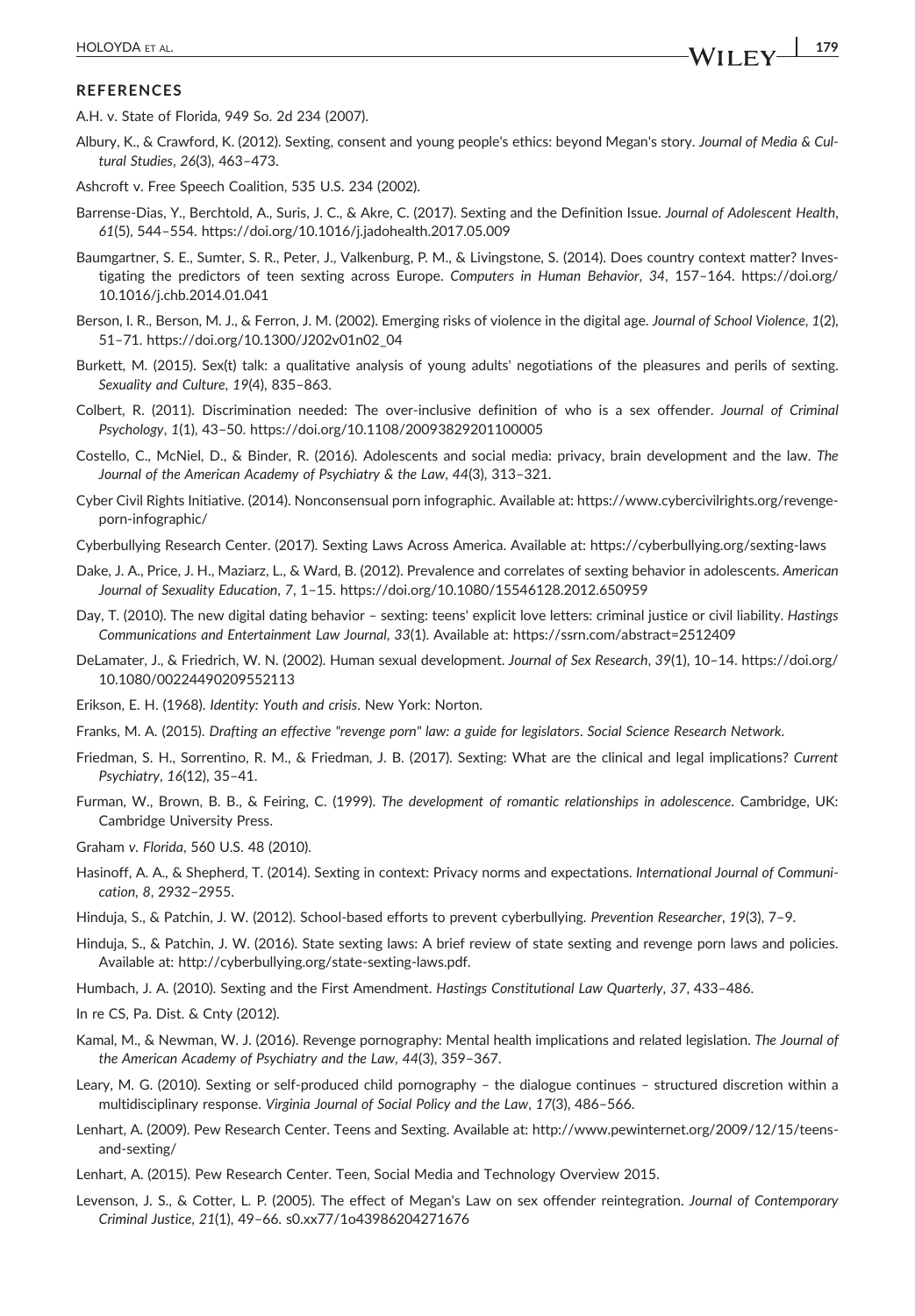### 180 HOLOYDA ET AL.

- Lippman, J. R., & Campbell, S. W. (2014). Damned if you do, damned if you don't … if you're a girl: relational and normative aspects of adolescent sexting in the United States. Journal of Children and Media, 8(4), 371–386. [https://doi.org/10.1080/](https://doi.org/10.1080/17482798.2014.923009) [17482798.2014.923009](https://doi.org/10.1080/17482798.2014.923009)
- Livingstone, S., & Gorzig, A. (2014). When adolescents receive sexual messages on the internet: Explaining experiences of risk and harm. Computers in Human Behavior, 33, 8–15.<https://doi.org/10.1016/j.chb.2013.12.021>
- Lorang, M. R., McNiel, D. E., & Binder, R. L. (2016). Minors and sexting: legal implications. Journal of the American Academy of Psychiatry and the Law, 44(1), 73–81.

Marvin Miller v. State of California, 413 U.S. 15. (1973)

- McEachern, A. G., McEachern‐Ciattoni, R. T., & Martin, F. (2012). Sexting: new challenges for schools and professional school counselors. Journal of School Counseling, 10, 1–28.
- McLaughlin, J. H. (2012). Exploring the First Amendment right of teens in relationship to sexting and censorship. University of Michigan Journal of Law Reform, 45(2), 315–350.
- Miller v. Alabama, [567](https://en.wikipedia.org/wiki/List_of_United_States_Supreme_Court_cases,_volume_567) [U.S.](https://en.wikipedia.org/wiki/United_States_Reports) 460 (2012).
- Mitchell, K. J., Finkelhor, D., Jones, L. M., & Wolak, J. (2012). Prevalence and characteristics of youth sexting: a national study. Pediatrics, 129(1), 13–20. [https://doi.org/10.1542/peds.2011](https://doi.org/10.1542/peds.2011-1730)‐1730
- Nesi, J., Widman, L., Choukas‐Bradley, S., & Prinstein, M. J. (2017). Technology‐based communication and the development of interpersonal competencies within adolescent romantic relationships: a preliminary investigation. Journal of Research on Adolescence, 27(2), 471–477.
- New York v. Ferber, 458 U.S. 747 (1982).
- Pew Research Center. (2015). The Smartphone Difference. Available at: [http://www.pewinternet.org/2015/04/01/us](http://www.pewinternet.org/2015/04/01/us-smartphone-use-in-2015)[smartphone](http://www.pewinternet.org/2015/04/01/us-smartphone-use-in-2015)‐use‐in‐2015
- Roper v. Simmons, 543 U.S. 551 (2005).
- Schlenker, B. R. (1986). Self-identification: Toward the integration of the private and public self. In R. F. Baumeister (Ed.), Public Self and Private Self (pp. 21–62). New York: Springer‐Verlag.
- Simos v. Labowitz and Richardson, No. 16-2174 4<sup>th</sup> Cir. (2017), 877 F.3d 171.
- Snapchat Support. (2017). When does Snapchat delete Snaps and Chats? Available at: [https://support.snapchat.com/en](https://support.snapchat.com/en-US/a/when-are-snaps-chats-deleted)‐US/ [a/when](https://support.snapchat.com/en-US/a/when-are-snaps-chats-deleted)‐are‐snaps‐chats‐deleted
- Spooner, K., & Vaughn, M. (2016). Youth Sexting: A Legislative and Constitutional Analysis. Journal of School Violence, 15(2), 213–233.<https://doi.org/10.1080/15388220.2014.974245>
- Steinberg, L. (2008). A social neuroscience perspective on adolescent risk‐taking. Developmental Review, 28(1), 78–106. <https://doi.org/10.1016/j.dr.2007.08.002>
- Steinberg, L., Cauffman, E., Woolard, J., Graham, S., & Banich, M. (2009). Are adolescents less mature than adults?: minors' access to abortion, the juvenile death penalty, and the alleged APA "flip‐flop.". American Psychology, 64(7), 583–594. <https://doi.org/10.1037/a0014763>
- Szymialis, J. J. (2010). Sexting: a response to prosecuting those growing up with a growing trend. Indiana Law Review, 44(1), 301–339.<https://doi.org/10.18060/4087>
- Temple, J. R., Le, V. D., van den Berg, P., Ling, Y., Paul, J. A., & Temple, B. W. (2014). Brief report: Teen sexting and psychosocial health. Journal of Adolescence, 37(1), 33–36.<https://doi.org/10.1016/j.adolescence.2013.10.008>
- Temple, J. R., Paul, J. A., van den Berg, P., Le, V. D., McElhany, A., & Temple, B. W. (2012). Teen sexting and its association with sexual behaviors. Archives of Pediatrics and Adolescent Medicine, 166(9), 828–833. [https://doi.org/10.1001/](https://doi.org/10.1001/archpediatrics.2012.835) [archpediatrics.2012.835](https://doi.org/10.1001/archpediatrics.2012.835)
- Thomas, A., & Cauffman, E. (2014). Youth sexting as child pornography? Developmental science supports less harsh sanctions for juvenile sexters. New Criminal Law Review, 17(4), 631–651.<https://doi.org/10.1525/nclr.2014.17.4.631>
- Troxel v. Granville. 530 U.S. 57 (2000).
- Valkenburg, P. M., & Peter, J. (2011). Online communication among adolescents: An integrated model of its attraction, opportunities, and risks. Journal of Adolescent Health, 48(2), 121–127.<https://doi.org/10.1016/j.jadohealth.2010.08.020>
- Van Ouytsel, J., Van Gool, E., Ponnet, K., & Walrave, M. (2014). Brief report: The association between adolescents' characteristics and engagement in sexting. Journal of Adolescence, 37(8), 1387–1391. [https://doi.org/10.1016/j.](https://doi.org/10.1016/j.adolescence.2014.10.004) [adolescence.2014.10.004](https://doi.org/10.1016/j.adolescence.2014.10.004)
- Walker, S., Sanci, L., & Temple-Smith, M. (2013). Sexting: young women's and men's views on its nature and origins. Journal of Adolescent Health, 52(6), 697–701.<https://doi.org/10.1016/j.jadohealth.2013.01.026>